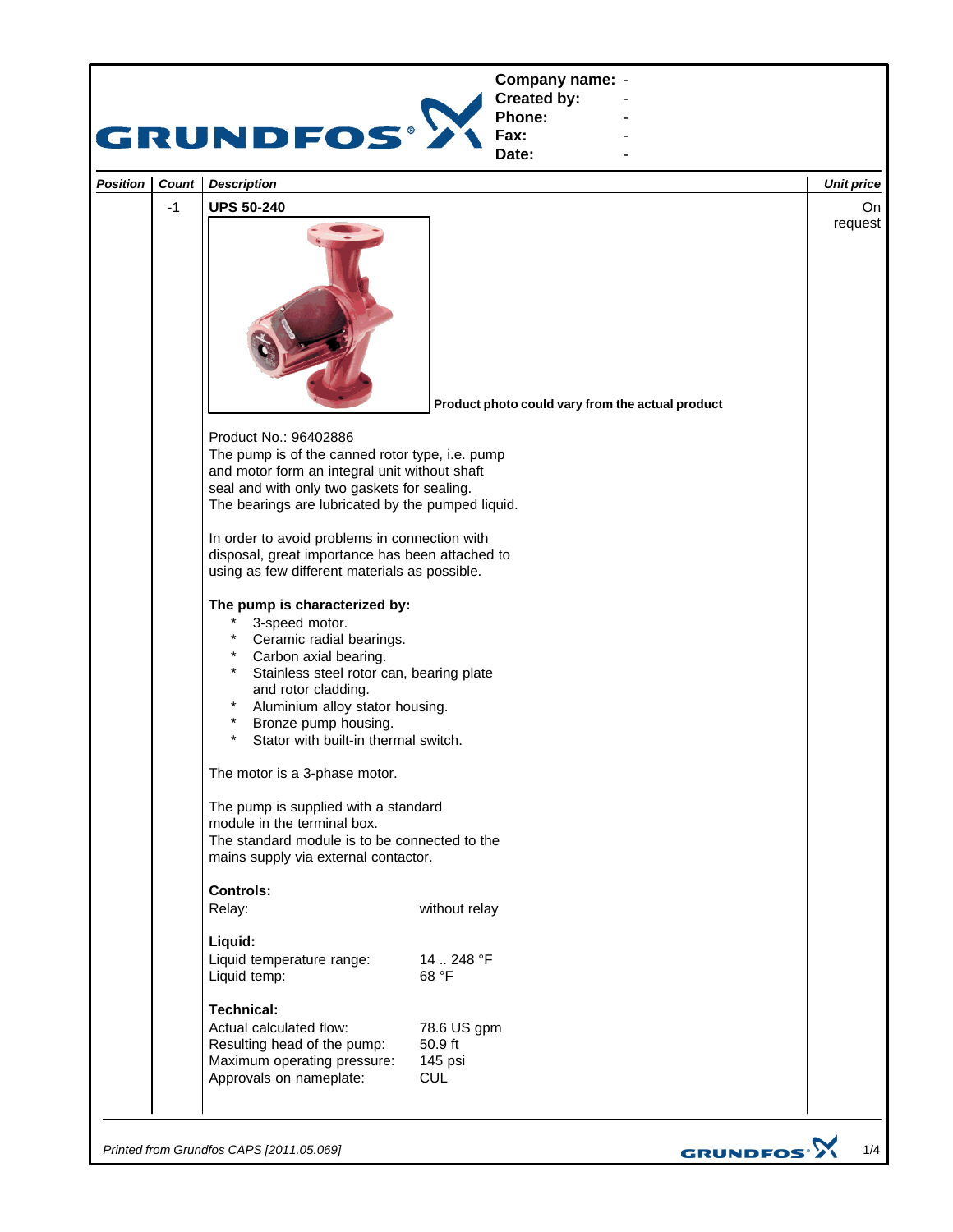## **Company name: -** Construction of the construction



**Created by: Phone:**

**Fax: Date:**

**-** Construction of the construction

**-** Andrew March 2014 **-** Andrew March 2014 **-** Andrew March 2014

| Position | Count | <b>Description</b>                             |                                         | <b>Unit price</b> |
|----------|-------|------------------------------------------------|-----------------------------------------|-------------------|
|          |       | <b>Materials:</b>                              |                                         |                   |
|          |       | Pump housing:                                  | Bronze                                  |                   |
|          |       | Impeller:                                      | DIN W.-Nr. 2.1176.01<br>Stainless steel |                   |
|          |       |                                                | DIN W.-Nr. 1.4301                       |                   |
|          |       |                                                | <b>AISI 304</b>                         |                   |
|          |       |                                                |                                         |                   |
|          |       | Installation:<br>Range of ambient temperature: | 32  104 °F                              |                   |
|          |       | Maximum operating pressure:                    | 145 psi                                 |                   |
|          |       | Flange standard:                               | <b>USA</b>                              |                   |
|          |       | Type of connection:                            | F                                       |                   |
|          |       | Pipe connection:                               | 50                                      |                   |
|          |       | Pressure stage:                                | 145 psi                                 |                   |
|          |       | Port-to-port length:                           | 14" mm                                  |                   |
|          |       | Electrical data:                               |                                         |                   |
|          |       | Power input in speed 2:                        | 1300 W                                  |                   |
|          |       | Max. power input:                              | 1700 W                                  |                   |
|          |       | Main frequency:                                | 60 Hz                                   |                   |
|          |       | Rated voltage:                                 | 3 x 460 V                               |                   |
|          |       | Current in speed 2:                            | 1.98 A                                  |                   |
|          |       | Current in speed 3:                            | 2.65 A                                  |                   |
|          |       | Cos phi in speed 2:                            | 0,83                                    |                   |
|          |       | Cos phi:                                       | 0,81                                    |                   |
|          |       | Enclosure class (IEC 34-5):                    | X4D                                     |                   |
|          |       | Insulation class (IEC 85):                     | H.                                      |                   |
|          |       | Others:                                        |                                         |                   |
|          |       | Net weight:                                    | 68.8 lb                                 |                   |
|          |       | Gross weight:                                  | 79.4 lb                                 |                   |
|          |       | Shipping volume:                               | $3.46$ ft <sup>3</sup>                  |                   |
|          |       |                                                |                                         |                   |
|          |       |                                                |                                         |                   |
|          |       |                                                |                                         |                   |
|          |       |                                                |                                         |                   |
|          |       |                                                |                                         |                   |
|          |       |                                                |                                         |                   |
|          |       |                                                |                                         |                   |
|          |       |                                                |                                         |                   |
|          |       |                                                |                                         |                   |
|          |       |                                                |                                         |                   |
|          |       |                                                |                                         |                   |
|          |       |                                                |                                         |                   |
|          |       |                                                |                                         |                   |
|          |       |                                                |                                         |                   |
|          |       |                                                |                                         |                   |
|          |       |                                                |                                         |                   |
|          |       |                                                |                                         |                   |
|          |       |                                                |                                         |                   |
|          |       |                                                |                                         |                   |
|          |       |                                                |                                         |                   |
|          |       |                                                |                                         |                   |
|          |       |                                                |                                         |                   |
|          |       |                                                |                                         |                   |

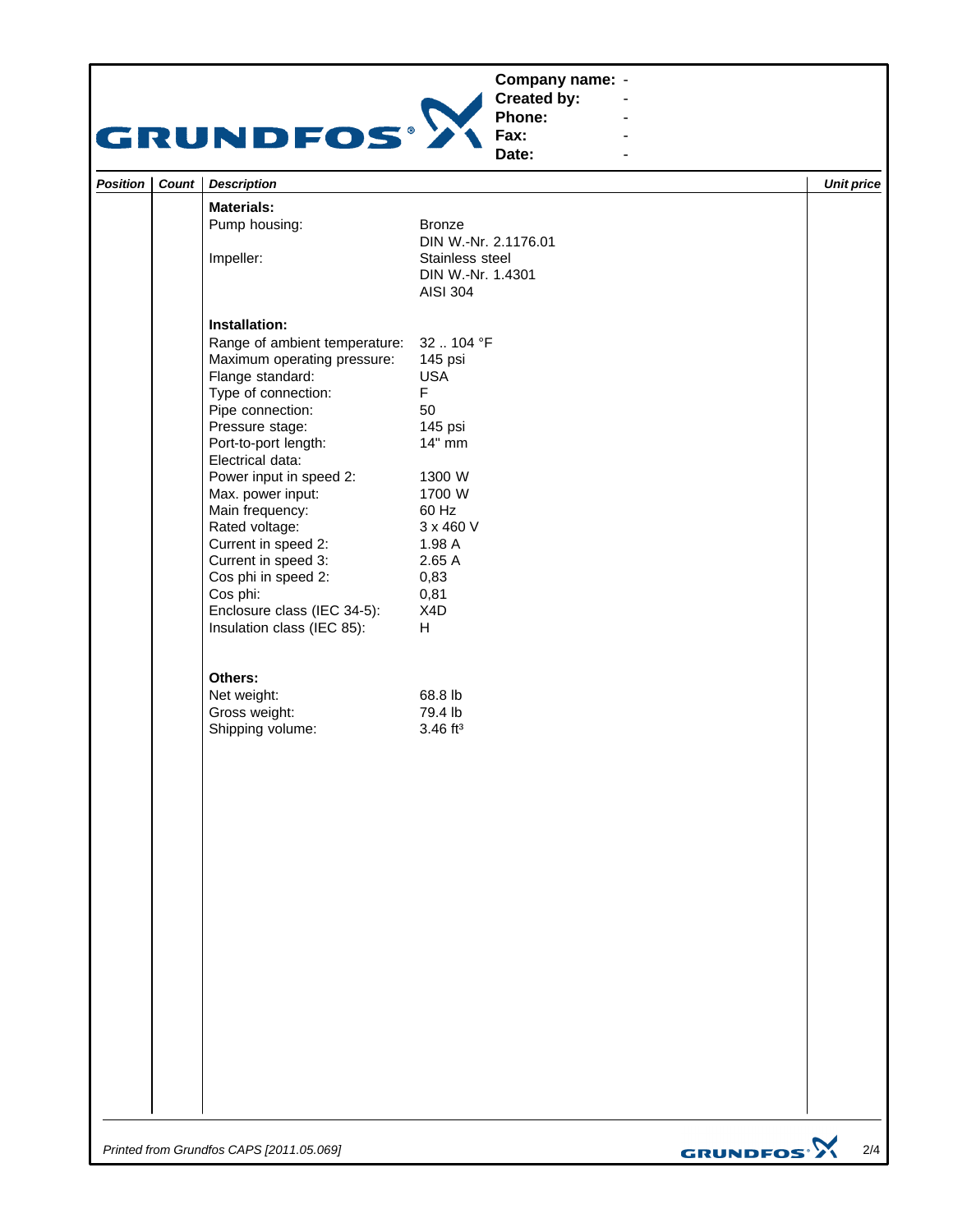